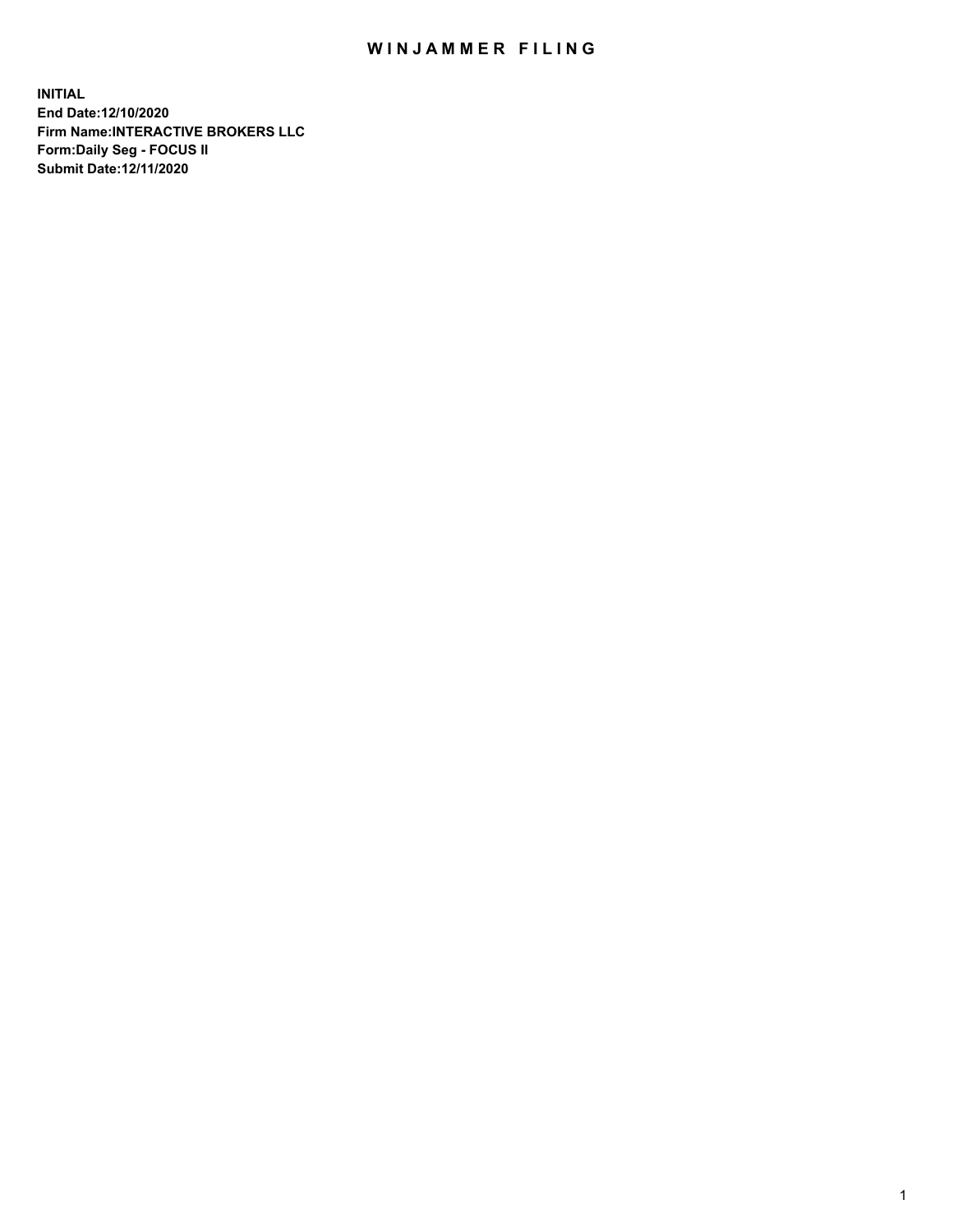**INITIAL End Date:12/10/2020 Firm Name:INTERACTIVE BROKERS LLC Form:Daily Seg - FOCUS II Submit Date:12/11/2020 Daily Segregation - Cover Page**

| Name of Company                                                                                                                                                                                                                                                                                                                | <b>INTERACTIVE BROKERS LLC</b>                                                         |  |
|--------------------------------------------------------------------------------------------------------------------------------------------------------------------------------------------------------------------------------------------------------------------------------------------------------------------------------|----------------------------------------------------------------------------------------|--|
| <b>Contact Name</b>                                                                                                                                                                                                                                                                                                            | James Menicucci                                                                        |  |
| <b>Contact Phone Number</b>                                                                                                                                                                                                                                                                                                    | 203-618-8085                                                                           |  |
| <b>Contact Email Address</b>                                                                                                                                                                                                                                                                                                   | jmenicucci@interactivebrokers.c<br><u>om</u>                                           |  |
| FCM's Customer Segregated Funds Residual Interest Target (choose one):<br>a. Minimum dollar amount: ; or<br>b. Minimum percentage of customer segregated funds required:% ; or<br>c. Dollar amount range between: and; or<br>d. Percentage range of customer segregated funds required between:% and%.                         | $\overline{\mathbf{0}}$<br>$\overline{\mathbf{0}}$<br>155,000,000 245,000,000<br>00    |  |
| FCM's Customer Secured Amount Funds Residual Interest Target (choose one):<br>a. Minimum dollar amount: ; or<br>b. Minimum percentage of customer secured funds required:%; or<br>c. Dollar amount range between: and; or<br>d. Percentage range of customer secured funds required between:% and%.                            | $\overline{\mathbf{0}}$<br>$\pmb{0}$<br>80,000,000 120,000,000<br>0 <sub>0</sub>       |  |
| FCM's Cleared Swaps Customer Collateral Residual Interest Target (choose one):<br>a. Minimum dollar amount: ; or<br>b. Minimum percentage of cleared swaps customer collateral required:% ; or<br>c. Dollar amount range between: and; or<br>d. Percentage range of cleared swaps customer collateral required between:% and%. | $\overline{\mathbf{0}}$<br>$\overline{\mathbf{0}}$<br>0 <sub>0</sub><br>0 <sub>0</sub> |  |

Attach supporting documents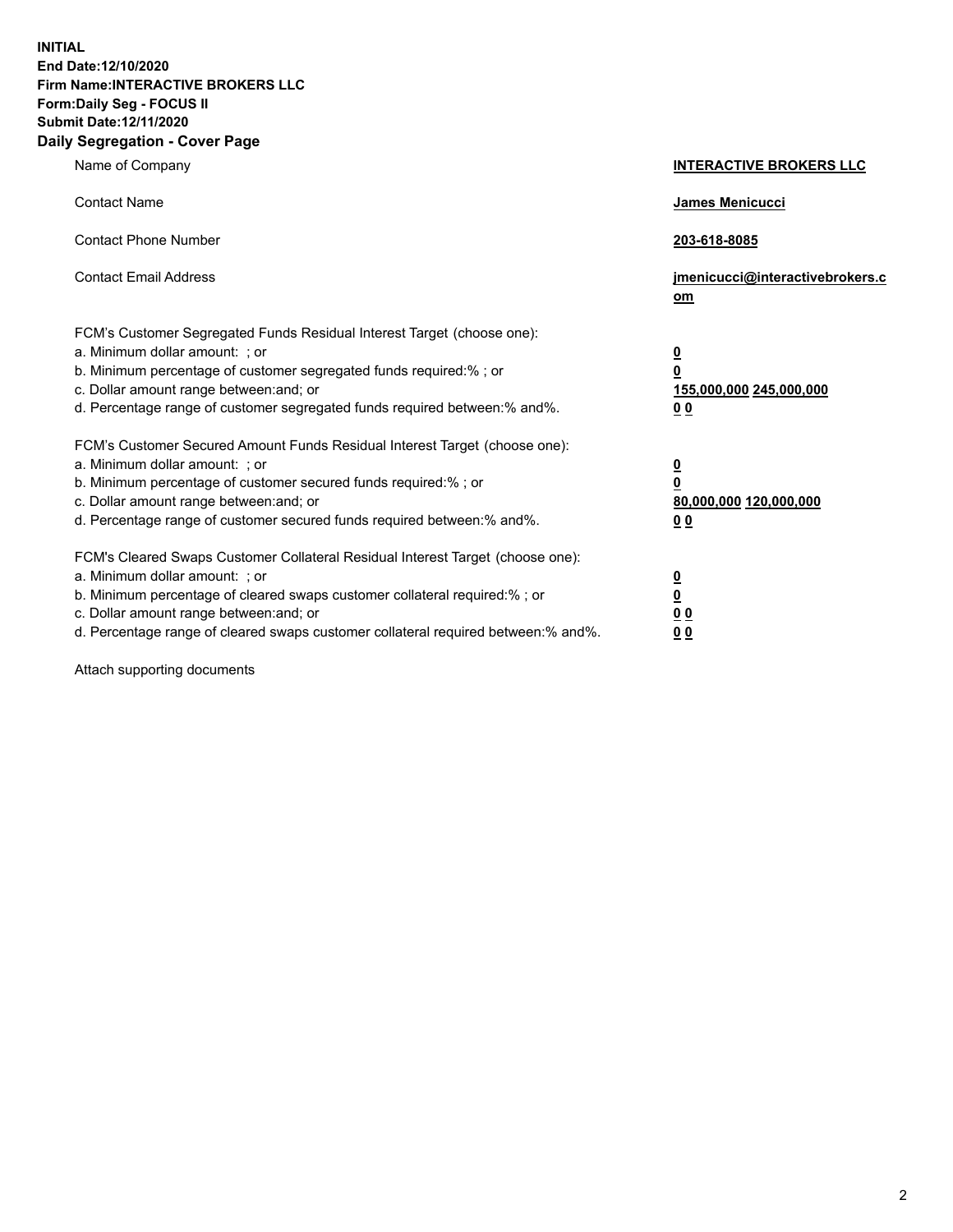**INITIAL End Date:12/10/2020 Firm Name:INTERACTIVE BROKERS LLC Form:Daily Seg - FOCUS II Submit Date:12/11/2020 Daily Segregation - Secured Amounts**

## Foreign Futures and Foreign Options Secured Amounts Amount required to be set aside pursuant to law, rule or regulation of a foreign government or a rule of a self-regulatory organization authorized thereunder **0** [7305] 1. Net ledger balance - Foreign Futures and Foreign Option Trading - All Customers A. Cash **549,134,226** [7315] B. Securities (at market) **0** [7317] 2. Net unrealized profit (loss) in open futures contracts traded on a foreign board of trade **12,996,530** [7325] 3. Exchange traded options a. Market value of open option contracts purchased on a foreign board of trade **97,266** [7335] b. Market value of open contracts granted (sold) on a foreign board of trade **-90,128** [7337] 4. Net equity (deficit) (add lines 1. 2. and 3.) **562,137,894** [7345] 5. Account liquidating to a deficit and account with a debit balances - gross amount **6,994** [7351] Less: amount offset by customer owned securities **0** [7352] **6,994** [7354] 6. Amount required to be set aside as the secured amount - Net Liquidating Equity Method (add lines 4 and 5) **562,144,888** [7355] 7. Greater of amount required to be set aside pursuant to foreign jurisdiction (above) or line 6. **562,144,888** [7360] FUNDS DEPOSITED IN SEPARATE REGULATION 30.7 ACCOUNTS 1. Cash in banks A. Banks located in the United States **58,279,142** [7500] B. Other banks qualified under Regulation 30.7 **0** [7520] **58,279,142** [7530] 2. Securities A. In safekeeping with banks located in the United States **449,951,500** [7540] B. In safekeeping with other banks qualified under Regulation 30.7 **0** [7560] **449,951,500** [7570] 3. Equities with registered futures commission merchants A. Cash **0** [7580] B. Securities **0** [7590] C. Unrealized gain (loss) on open futures contracts **0** [7600] D. Value of long option contracts **0** [7610] E. Value of short option contracts **0** [7615] **0** [7620] 4. Amounts held by clearing organizations of foreign boards of trade A. Cash **0** [7640] B. Securities **0** [7650] C. Amount due to (from) clearing organization - daily variation **0** [7660] D. Value of long option contracts **0** [7670] E. Value of short option contracts **0** [7675] **0** [7680] 5. Amounts held by members of foreign boards of trade A. Cash **167,374,519** [7700] B. Securities **0** [7710] C. Unrealized gain (loss) on open futures contracts **9,889,458** [7720] D. Value of long option contracts **97,266** [7730] E. Value of short option contracts **-90,128** [7735] **177,271,115** [7740] 6. Amounts with other depositories designated by a foreign board of trade **0** [7760] 7. Segregated funds on hand **0** [7765] 8. Total funds in separate section 30.7 accounts **685,501,757** [7770] 9. Excess (deficiency) Set Aside for Secured Amount (subtract line 7 Secured Statement Page 1 from Line 8) **123,356,869** [7380] 10. Management Target Amount for Excess funds in separate section 30.7 accounts **80,000,000** [7780] 11. Excess (deficiency) funds in separate 30.7 accounts over (under) Management Target **43,356,869** [7785]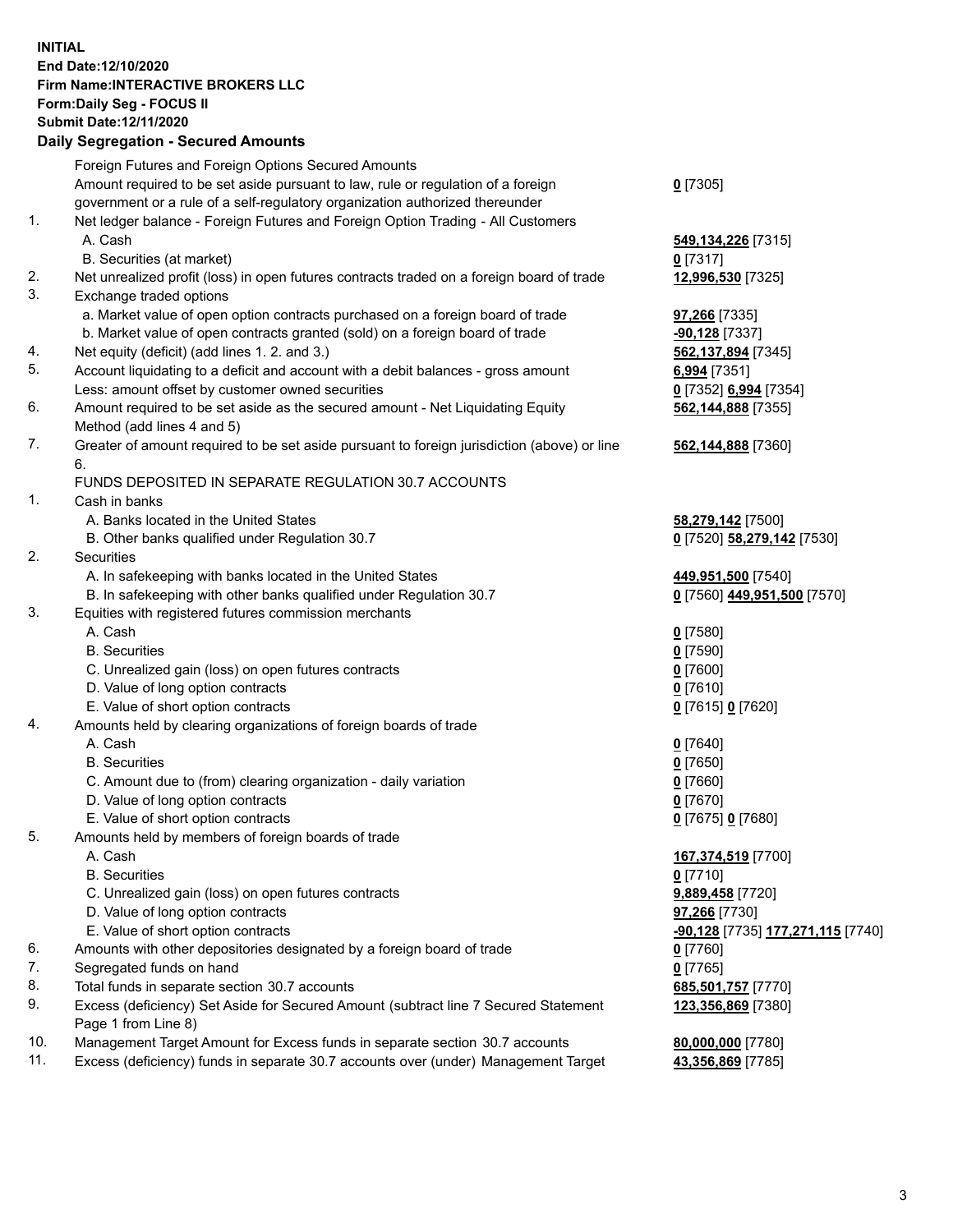**INITIAL End Date:12/10/2020 Firm Name:INTERACTIVE BROKERS LLC Form:Daily Seg - FOCUS II Submit Date:12/11/2020 Daily Segregation - Segregation Statement** SEGREGATION REQUIREMENTS(Section 4d(2) of the CEAct) 1. Net ledger balance A. Cash **5,487,143,209** [7010] B. Securities (at market) **0** [7020] 2. Net unrealized profit (loss) in open futures contracts traded on a contract market **-21,266,469** [7030] 3. Exchange traded options A. Add market value of open option contracts purchased on a contract market **290,694,274** [7032] B. Deduct market value of open option contracts granted (sold) on a contract market **-266,502,076** [7033] 4. Net equity (deficit) (add lines 1, 2 and 3) **5,490,068,938** [7040] 5. Accounts liquidating to a deficit and accounts with debit balances - gross amount **4,973,086** [7045] Less: amount offset by customer securities **0** [7047] **4,973,086** [7050] 6. Amount required to be segregated (add lines 4 and 5) **5,495,042,024** [7060] FUNDS IN SEGREGATED ACCOUNTS 7. Deposited in segregated funds bank accounts A. Cash **1,154,830,654** [7070] B. Securities representing investments of customers' funds (at market) **2,511,645,670** [7080] C. Securities held for particular customers or option customers in lieu of cash (at market) **0** [7090] 8. Margins on deposit with derivatives clearing organizations of contract markets A. Cash **4,696,051** [7100] B. Securities representing investments of customers' funds (at market) **2,010,136,868** [7110] C. Securities held for particular customers or option customers in lieu of cash (at market) **0** [7120] 9. Net settlement from (to) derivatives clearing organizations of contract markets **-10,446,828** [7130] 10. Exchange traded options A. Value of open long option contracts **290,980,805** [7132] B. Value of open short option contracts **-266,864,653** [7133] 11. Net equities with other FCMs A. Net liquidating equity **0** [7140] B. Securities representing investments of customers' funds (at market) **0** [7160] C. Securities held for particular customers or option customers in lieu of cash (at market) **0** [7170] 12. Segregated funds on hand **0** [7150] 13. Total amount in segregation (add lines 7 through 12) **5,694,978,567** [7180] 14. Excess (deficiency) funds in segregation (subtract line 6 from line 13) **199,936,543** [7190] 15. Management Target Amount for Excess funds in segregation **155,000,000** [7194]

16. Excess (deficiency) funds in segregation over (under) Management Target Amount Excess

**44,936,543** [7198]